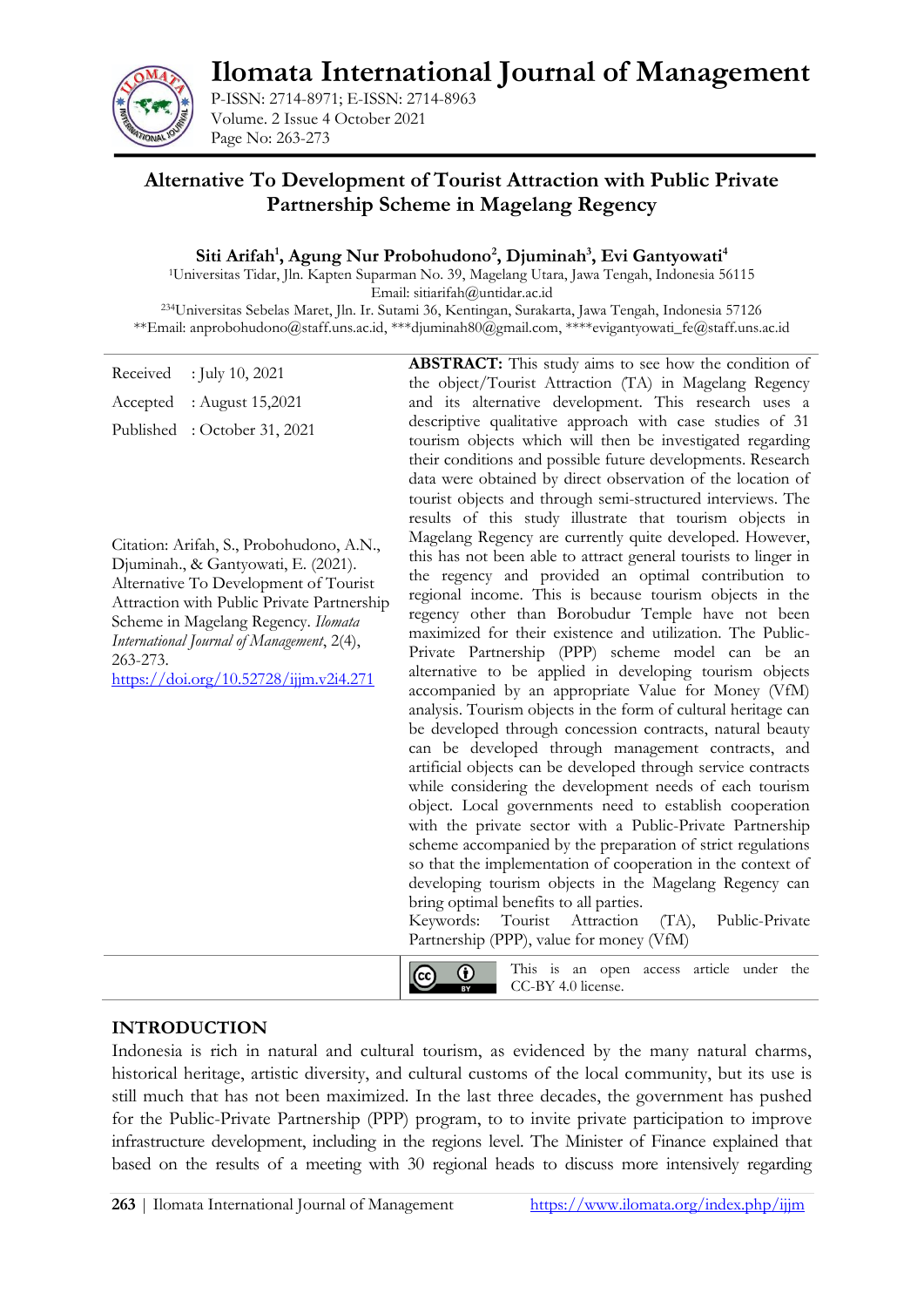Government Cooperation with Business Entities. It was explained that the need for development was very important and very high, but resources were also limited, and at the same time there were opportunities in where the private sector can bring not only money to solve problems but also provide solutions to governance discipline problems and also discipline in managing the financial and economic aspects of the project that was needed to collaborate with. Therefore, the Minister of Finance hopes that local governments can take advantage of the opportunity of this PPP scheme to encourage development in their respective regions by not only depending on the allocation of central funds to the regions [\(Abednego & Ogunlana, 2006;](#page-8-0) [Gultom, 2021\).](#page-9-0)

As the word of the successes of these partnerships grows, PPPs have become more widespread to all public jurisdiction sizes. However, literature clearly agrees that PPP appears to have no clear definition or standard implementation methods [\(Buso et al., 2021;](#page-9-1) [Jacobson & Ok Choi, 2008\).](#page-9-2) A public private partnership can be seen as an appropriate institutional means of dealing with particular sources of market failure by creating a perception of equity and mutual accountability in transactions between public and private organisations through cooperative behaviour [\(Pongsiri, 2002;](#page-10-0) [Tavana et al., 2021\)](#page-10-1).

Magelang Regency with an area of 108,573 Ha has various interesting traditions, cultures, natural resources, and TA. The word Magelang comes from 2 (two) words, namely "maha" and "gelang" which means a very large bracelet. Various natural attractions such as mountains, hills, forests, plantations, waterfalls, and various cultural heritages are very charming [\(Hadji et al., 2017\)](#page-9-3). However, if it is related to the natural wealth owned, the regional income obtained in Magelang Regency is not optimal. The problem that arises regarding TA in Magelang Regency is those non-local tourists generally only visit Borobudur Temple as part of a tour package for the Yogyakarta region. So that tourists coming from the direction of Yogyakarta only visit Borobudur Temple, and then return to Yogyakarta. Visits of non-local tourists to other TA besides Borobudur Temple are still very limited, so it needs to be published in addition to needing to be repaired and developed the existing facilities. In the context of developing this TA, one alternative form of cooperation that can be carried out is the PPP scheme.

PPP, which is a form of agreement between the government and private partners, generally has a long term, both at the central and local government levels. William J. Parente of the Environmental Services Program of the United States Agency for International Development (USAID), defines PPP as "an agreement or contract, between a public entity and a private party, under which: undertakes government function, receives compensation for performing the function, is liable for the risks arising from performing the function and, the public facilities may be transferred or made available to the private party" (Priadi, 2016). In this PPP cooperation, the potential benefits and risks are shared between the government and the private sector. Regulations in Indonesia call this PPP with the term 'Kerjasama Pemerintah Badan Usaha' (KPBU). Presidential Regulation No. 38 of 2015 states that KPBU, namely cooperation between the government and 'Badan Usaha' (BU) in providing infrastructure for the public interest, refers to the criteria/indicators that have been set by the minister/head of agency/regional head/BUMN/BUMD, in which using the resources of BU in part or whole, with due observance of the head/BUMN/BUMD, in which using the resources of BU in part or whole, with due observance of the risk-sharing of each party.

Management in the public sector is often seen as a source of waste, inefficiency, and leakage of funds. So, the new demands emerge for public sector organizations to improve performance by paying attention to value for money (VfM). However, the PPP scheme is believed to be alternative financing for infrastructure development that can increase the effectiveness and efficiency of development implementation along with improving the quality of public products and services through the sharing of capital, risk, and competence or expertise of human resources to generate VfM for infrastructure development in Indonesia [\(Susantono & Berawi,](#page-10-2)  [2012\)](#page-10-2). VfM is a management concept in public sector organizations based on 3 elements, namely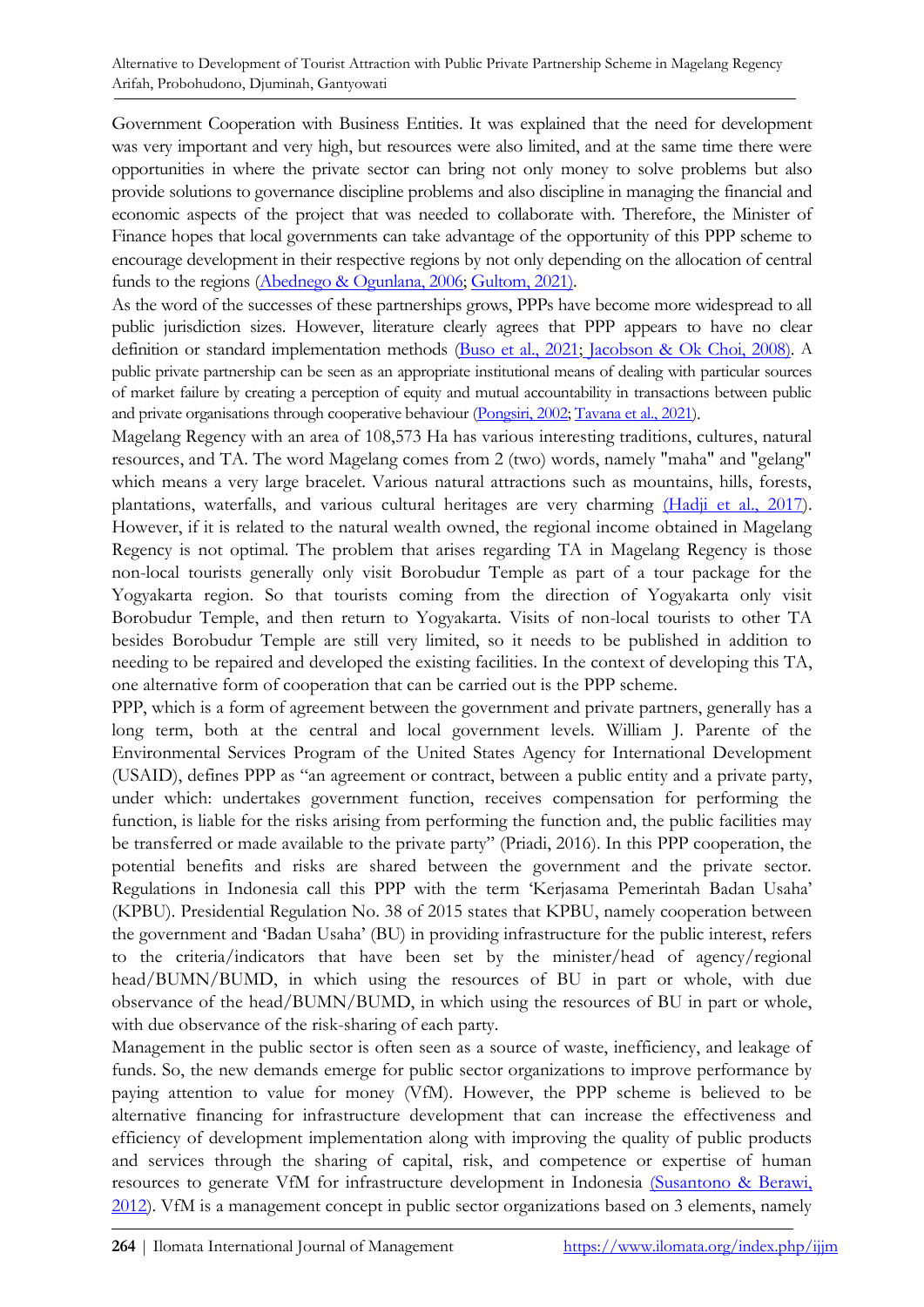economy, efficiency, and effectiveness. The problem formulated in this research is how the condition of TA in Magelang Regency is at this time and how is the cooperation model of the local government in developing TA with the PPP scheme based on considerations of VfM aspects as part of public services. Thus, the objectives of this research are: (1) knowing the current condition of TA in Magelang Regency; and (2) obtaining an overview of the local government cooperation model in the development of TA with the PPP scheme. [\(Mardiasmo,](#page-10-3)  [2018\)](#page-10-3)

## **METHOD**

This research is a descriptive qualitative case study, to describe, summarize various conditions, various situations, or various phenomena of social reality that exist in the community that is the object of research and attempt to draw the reality to the surface as a model or a particular phenomenon. The authors' design research begins with determining the phenomena associated with the problem and research objectives. In the next step, the author compiles a concept to go into the field which is then followed up by making direct observations to the TA in Magelang Regency. The data obtained from observations and interviews as well as from other sources are then processed to be able to provide an overview of the situation of TA conditions in Magelang Regency and determine policy proposals in the context of developing TA as the objectives set in this study. This research was carried out with a period between August 2018 and July 2019.

The data in this study were obtained by semi-structured interviews conducted with managers at TA who had the authority to provide explanations, both the management itself (chairman, secretary, treasurer) as well as the daily operational section serving the community, including serving the community and the needs of information. The questions asked broadly to include the profile of TA, the profile of TA managers, management, and institutions, financial aspects of TA, strengths and weaknesses/weaknesses of TA, TA development plans, and other aspects that support the objectives of this research. The data validity technique used is the triangulation technique, where checking the validity of the data utilizes other information for checking or comparing the data [\(Moleong, 2018\).](#page-10-4)

## **RESULTS AND DISCUSSION**

## **Conditions of Tourist Attractions in Magelang Regency**

Magelang Regency has the Borobudur Temple, which is the mainstay of the Central Java Province and as a world heritage, currently receiving protection from the United Nations Educational, Scientific and Cultural Organization (UNESCO). Besides Borobudur, Magelang Regency has other temples including Selogriyo, Mendut, Lumbung, Pawon, Canggal or Gunungwukir, Ngawen, Gunungsari, Asu e, and Pendem. Between Borobudur Temple and Mendut Temple, there is 1 museum, namely the Haji Widayat Art Museum. Magelang Regency also has several natural TA including Mount Merapi, Mount Merbabu, and several mountains and other hills that surround it. There are also Kedung Kayang waterfalls, Silawe waterfalls, Umbul temple hot springs, and Sekar Langit waterfalls. The existing artificial TA includes the Ketep Pass, the Babadan Viewpoint, and the Kalibening Payaman Swimming Pool. Kali Progo and Kali Elo are also often used as rafting tours. Some religious TA includes the Sunan Geseng Tomb, Kyai Condrogeni's Tomb, Prince Diponegoro's Great Langgar, and Raden Santri's Tomb. Cultural arts and crafts are such as traditional arts, interior and furniture crafts, souvenir crafts, and culinary arts.

Regional income in the tourism sector is still minimal. It only comes from regional user fees. Meanwhile, non-retribution tourism revenue is also minimal. The average income and visitors of each TA is still not optimal, except for Ketep Pass. As a result, the development of the tourism sector is less than optimal. This was explained by the Head of the Magelang Regency Disparpora,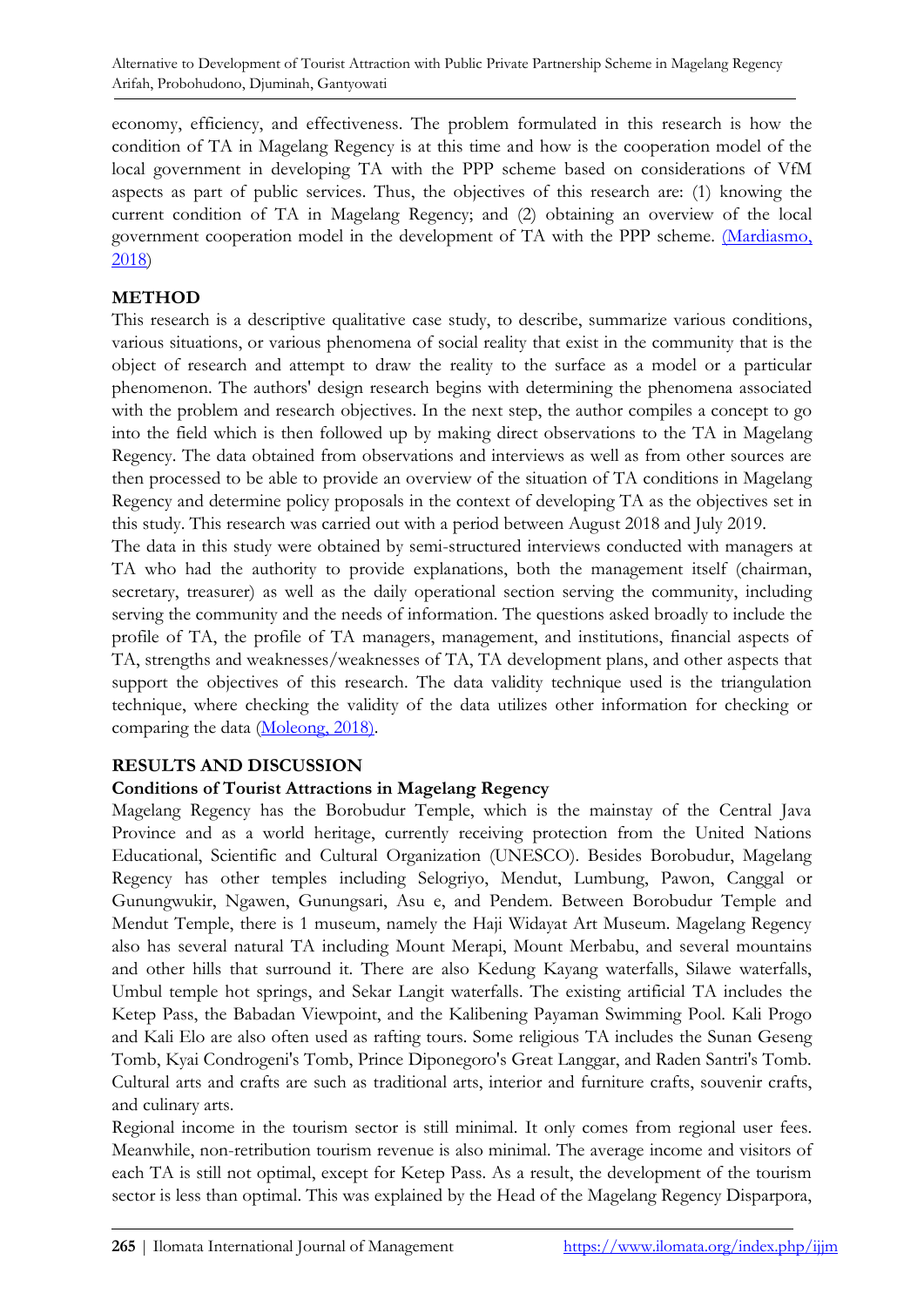Iwan Sutiarso (on July 8, 2018), where the average length of staying for tourists is only 2-3 hours causing the tourism sector to be underdeveloped [\(Ferri, 2018\)](#page-9-4). When it attracts tourists to stay longer, it is hoped the tourism sector can contribute significantly to regional income. The existence of TA other than Borobudur Temple has not been able to attract general tourists to visit the TA. Meanwhile, most TA does not have a tourism revenue target. In general, the description of the income per month of TA in Magelang Regency is as follows: (1) income above Rp. 100 million is such as Ketep Pass, Paradise Bali Rafting, and Punthuk Setumbu; (2) income between IDR 51-100 million is such as Bukit Rhema and Candirejo Tourism Village; and (3) income between IDR 20-50 million is such as Taman Ramadhanu, Mina Wisata Village, and Tubing Tuk Gong Adventure.

Meanwhile, there are still many TA in Magelang Regency which earns less than Rp. 20 million per month, which in turn causes limited funding for DTWs to carry out maintenance and even development. The description of the number of visitors per month in Magelang Regency is as follows: (1) visitors above 10,000 people are in Ketep Pass, Taman Ramadhanu, and the Tomb of Kyai Romo Siroj; (2) visitors between 5,000-10,000 people are in Rhema Hill, Wanurejo Tourism Village, Sunan Geseng Tomb, Top Selfi Kragilan, and Paradise Bali Rafting; (3) visitors between 1,000-4,999 people are in Telomoyo Peak, Punthuk Setumbu, Sleker Asri Hill, Pawon Temple, Sekar Langit Waterfall, Mina Wisata Village, Kyai Nur Muhammad's Tomb, and Tubing Tuk Gong Adventure; and (4) visitors below 1,000 people are in Asu Temple, Umbul Temple Warm Water Bath, Silawe Waterfall, Bleder Lake, and many more TAs in Magelang Regency which still have minimal in visitors.

The natural conditions in Magelang Regency can be the main capital in developing tourism potential. Based on the data obtained in this study, some of the advantages of TA are: (1) the natural beauty of the mountains, hills, valleys, waterfalls, campgrounds, and the expanse of green scenery of pine forests make Magelang Regency a cool and comfortable air; (2) some rivers are challenging but still comfortable for rafting, namely the Progo River and Elo River, or several tributaries that can be used for tubing such as at Candimulyo, Mungkid, or Sawangan; (3) there are many temples with a smaller size compared to Borobudur Temple which is located in several sub-districts; (4) various forms of unique historical heritage buildings, which are second to none, such as the Rhema hill Gereja Ayam Church; (5) there are several graves of elderly clerics who are the destination for visitors to make pilgrimages; (6) in general, Magelang Regency is located in a strategic zone between Jogja-Semarang-Solo, making it easy to reach from these big cities; (7) the conducive, dynamic and active community of Magelang Regency encourages arts and culture to develop and participate in creating the existence of tourist villages, along with various and quality agricultural and plantation products such as Sawangan rice, Candimulyo durian, Salaman rambutan, and Vegetables of Ngablak and Pakis.

Weaknesses that exist in the TA of Magelang Regency at this time in general include: (1) the environment and facilities are still poorly maintained within the scope of TA; (2) the promotions carried out by the race are still limited both in terms of quantity and quality; (3) the lack of the number of employees/managers, and low level of employee welfare; (4) the road access to several TAs is not yet comfortable, especially to go to the mountains or hills, with winding road conditions accompanied by inclines and derivatives with poor asphalt quality, which makes visitors uncomfortable to pass through; (5) during the rainy season, some TA is often shrouded in fog so that visitors cannot enjoy the scenery more optimally. In addition, the rainy season makes the roads slippery, prone to landslides, and the air is very cold; (6) some TA is located a bit far from the main road, which makes visitors less interested in visiting these TA; (7) the existence of other temples besides Borobudur Temple, which is much smaller also has a fairly narrow tourist area, which is around 1-5 km², so that it takes only a few minutes to enjoy it; (8)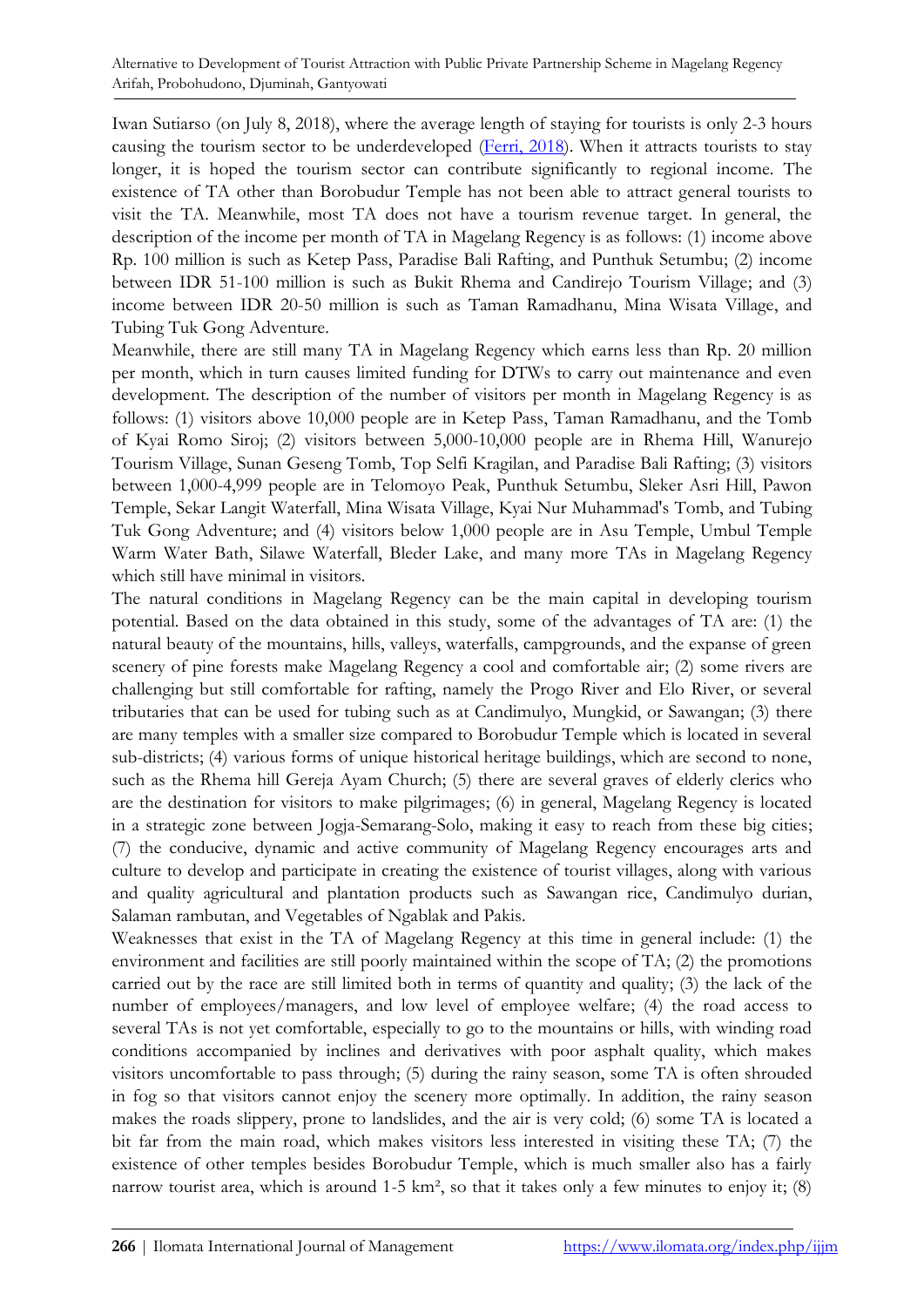the development of the temple area is also not maximized with conditions that are still very simple; (9) TA supporting facilities are still lacking such as resting areas, bathrooms, places of worship, as well as additional play areas for children; (10) parking lots are generally also not well managed or maintained; (11) several TA with unclear institutional status of their management is not optimal; (12) limited funds for the maintenance and development of the TA make the environmental conditions uncomfortable for visitors to linger at location; (13) the lack of communities around TA who are generally incompetent in foreign language or English which makes tourists difficult to communicate.

The expected development in the context of developing TA in Magelang Regency is mainly the provision of facilities as mentioned above to complement the existence of TA to attract more visitors. In addition, increasing creativity/innovation related to the development of TA support facilities such as the addition of playgrounds or unique and interesting photo spots. Increasing promotion is also needed to wider the community to understand more about the existence of the TA and is interested in visiting the TA. What is clear is that the access road to the TA must be improved a lot so that visitors feel comfortable going to all the TA in Magelang Regency.

In developed countries, PPP has been implemented even some government affairs are carried out by the private sector, where the government directs through regulations and exercises control. In this case, the government is the director, and not the custodian, meaning that the government establishes regulations and supervises it, while the implementer is the private sector. Several PPP partnerships schemes, namely: (1) service Contracts, in this case, the private sector carries out special tasks determined by the government, generally with a short period of 1-3 years, such as maintenance, repair, or other services with compensation; (2) management contract, in this case, the government hands over the management of certain infrastructure or general public services as a whole to the private sector, generally with a longer period of between 3-8 years, with fixed compensation; (3) lease contract, in this case, the private sector pays a rent/fixed fee for the use of public facilities while generally between 5-15 years, operates, manages, and maintains, with payment from the community using the facility, and the tenant/private assumes the risk; (4) build-Operate-Transfer (BOT) contracts, namely contracts between the government and PC/private sector, generally between 10-30 years, in this case, the PC is responsible for the final design, funding, construction, operation, and maintenance (O&M) infrastructure investment, and at the end of the contract period there is a transfer of assets; and (5) concession Contracts, in this case, the government assigns responsibility to the private sector, generally between 20-35 years, to operate, maintain, build infrastructure, and also build, develop, and operate new facilities to support the growth of the business.

The private and public sectors need to adopt an efficient risk allocation approach to experience a more effective agreement arbitration process and to reduce the emergence of disputes during the concession period. Objectives are developed according to their function to minimize the total project time and cost and maximize quality while meeting the risk threshold [\(Alireza et al., 2014\)](#page-9-5). It is necessary to develop a methodology in making the decision-making process to be more systematic and practical related to risk management of both sectors (government and private) whose results should help public clients to establish an efficient risk allocation (RA) strategy to achieve RA acceptable together with the private sector  $(Am$ eyaw & Chan, 2015). These findings can help project stakeholders to improve the efficiency of privatization in public utility services and provide private investors with better understanding when they participate in PPP schemes. The main concepts of VfM include (1) economy, namely the acquisition of inputs with a certain quantity and quality at the lowest price, (2) efficiency, namely achieving maximum output with certain inputs, or achieving certain outputs with the lowest use of inputs, (3) effectiveness, namely achievement of the results of activities with the targets that have been set. VfM rewards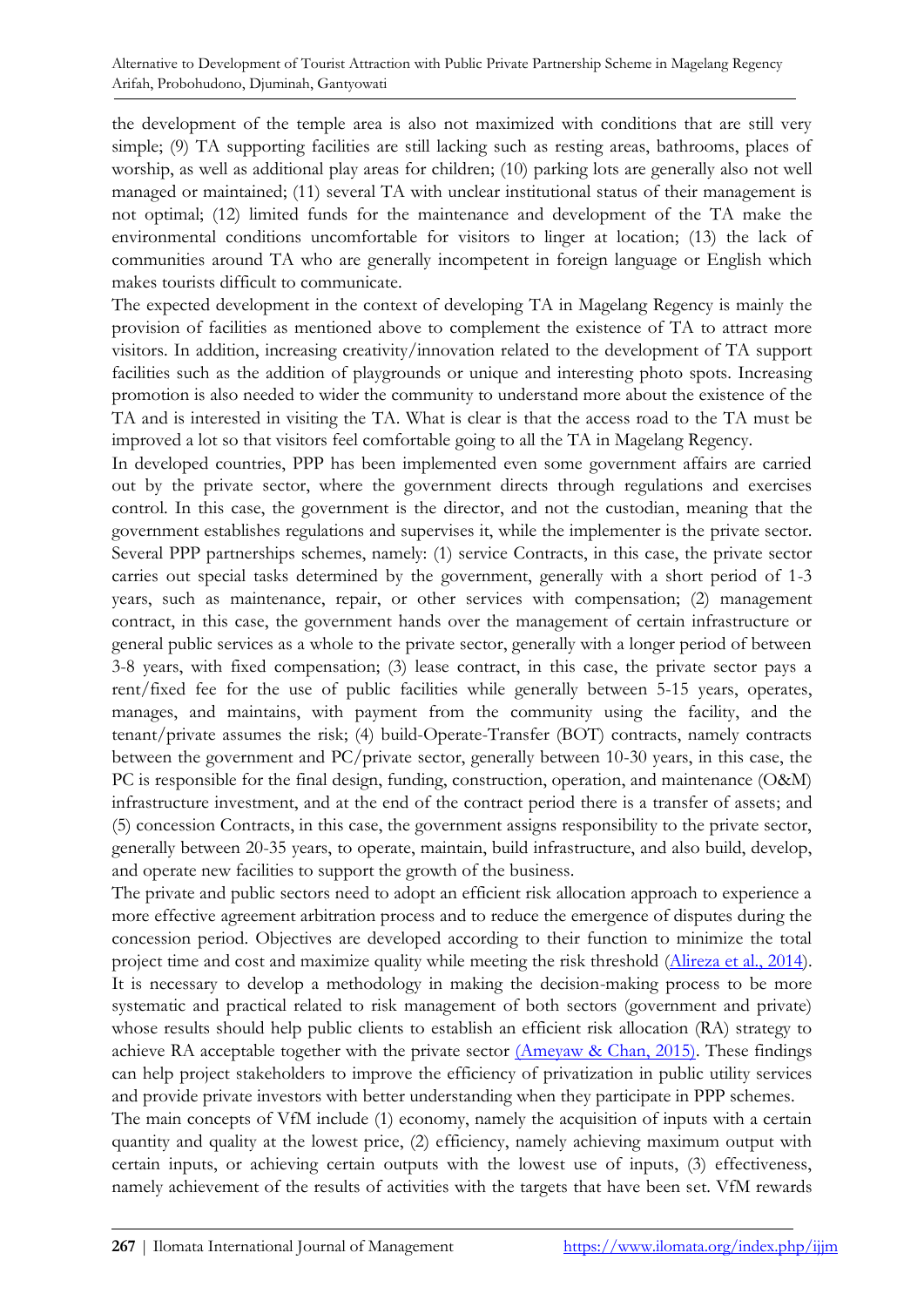Alternative to Development of Tourist Attraction with Public Private Partnership Scheme in Magelang Regency Arifah, Probohudono, Djuminah, Gantyowati

value for money so thus, every rupiah must be properly valued and used properly (Mahmudi, [2007\)](#page-9-7). VfM needs to consider the role of qualitative factors in making the final decision in implementing PPP. In Malaysia, the indicators used in assessing PPP performance as the top three important performance indicators for financing and market are operating costs, construction costs and construction time, while the top three important performance indicators for innovation and learning are: technological innovation, employee training, and financial innovation [\(Mohamad et al., 2018\).](#page-10-5) In the end, the PPP project will be transferred back to the government after the concession period ends by taking into account the Residual Value Risk (RVR), which is the risk value when the project returns to the public sector (Yuan et al., 2015). The Master Plan for Tourism Development of Magelang Regency for 2014-2034 is stated in the Regional Regulation of Magelang Regency No. 4 of 2015 in Article 13, describes that the Development of Regional Tourism Strategic Areas is carried out in an integrated and synergic manner between the Central, Provincial, Regional Governments, communities and business actors. Furthermore, Article 22 states that improving the quality that encourages the growth and competitiveness of Tourism Strategic Areas can be carried out, among others, through a partnership scheme between the Regional Government and business actors. Optimization of tourism organizations of business actors and the community is carried out by increasing the role of business actors in accelerating tourism development through cooperation between business actors and the government. This is a consideration and the basis for regulations regarding the need for partnerships between the government and business actors.

#### **Tourism Development Cooperation Model with PPP Scheme**

In public procurement, PPP has the potential to provide the highest benefit where the uncertainty about what may occur during operations can be informed to the parties so that an efficient risk allocation can be achieved. It also demonstrates the suitability of PPP for traditional services. However, it is easier to predict the possibilities that may arise during operations after services have been contracted out to the private sector, thus information asymmetry can be reduced, so the improvements in contracting and PPP performance should be observed over time (Iossa Martimort).

The limitations of the Regional Revenue and Expenditure Budget in financing infrastructure development create a funding gap. On the other hand, the level of risk is the main obstacle for PPP. So, the government needs to provide facilities in PPP which can be in the form of support, payment for services, guarantees, and/or incentives in taxation. The government can provide support in the form of the Viability Gap Fund (VGF), namely funds from the government provided in PPP projects to improve the project's financial feasibility, which can reduce the cost of infrastructure project construction, thereby increasing the rate of return on investment. An examination of procedural and organizational arrangements from a comparative perspective (Liu Wilkinson) found that, for a successful PPP, the following are essential namely the development of sound business cases, sizing and lean bidding processes, local private sector partners and efficient finance, broad stakeholder engagement, and effective governance and improved organizational structures and partnerships. The following is a description of the implementation of PPP in other areas obtained from several studies that have been carried out: (1) in Makassar City [\(Mahsyar, 2015\)](#page-10-6) that the Makassar City Government's partnership policy with PT Tosan Permai Lestari in managing local government assets has a positive impact. The collaboration is carried out using an outsourcing model in which the private sector has the right to manage and all rights and obligations to manage the facilities, utilize them, maintains order and security, for 30 years. After the completion of the contract period, all facilities and facilities are handed over by the private sector to the Makassar City Government; (2) in Sweden [\(Bjärstig & Sandström,](#page-9-8)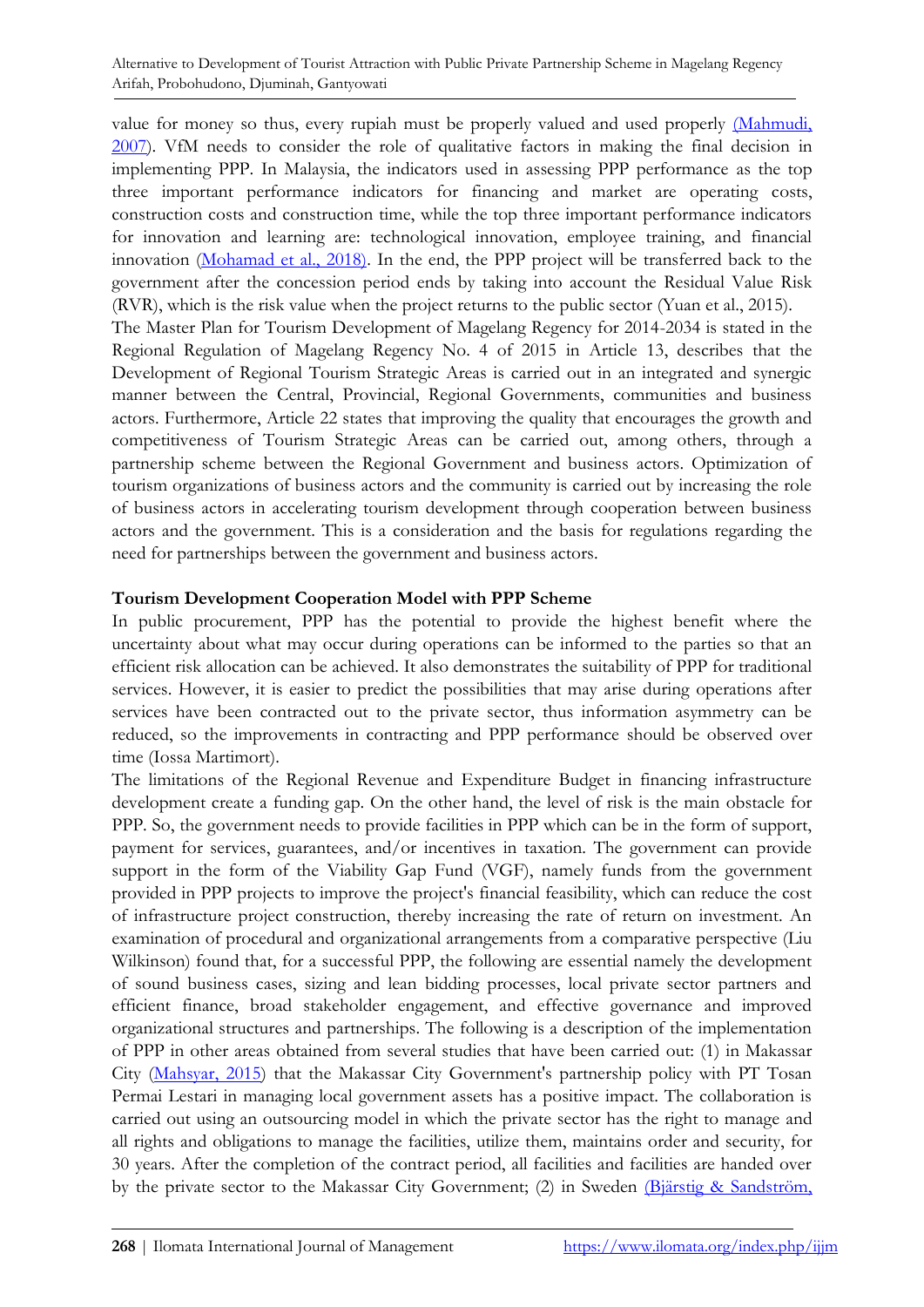Alternative to Development of Tourist Attraction with Public Private Partnership Scheme in Magelang Regency Arifah, Probohudono, Djuminah, Gantyowati

2017) PPPs have become a popular tool for regulating rural development. PPP is seen as a significant solution to increase the effectiveness and legitimacy of sustainable rural governance in terms of participation and accountability; (3) in Surabaya [\(Irsyad et al., 2017\)](#page-9-9) the implementation of strategies in tourism development requires four development programs, namely: tourist attractions, infrastructure, marketing, and partnerships. Thus, the 5 pillars of cooperation are needed, namely government, private sector, media, academia, and society; (4) in Surabaya [\(Widianto, 2018\)](#page-10-7) that to improve the implementation of PPP cooperation between the Surabaya City government and PT Sasana Taruna Aneka Ria, using the BOT agreement system, clear regulations must be made; (5) in Bali [\(Tukuboya et al., 2018\)](#page-10-8) limited funding for achieving targets for infrastructure development, especially the security infrastructure for Candidasa Beach, makes PPP alternative financing that can be done; (6) in the city of Bandung [\(Ismowati, 2016\)](#page-9-10) that the city of Bandung can implement PPP with several things that need to be considered, namely cooperation is strategically important for both parties, complements each other, is open to information on both parties and must bring true integration even though it's a different culture. The main thing is mutual trust. The form of PPP can be in the form of a Lease Contract, Service Contract, BOT Contract, or Build, Manage and Transfer of Ownership; (7) in Semarang [\(Setyawati & Purnaweni, 2018\)](#page-10-9), the partnership between the City Government and PT. Narpati in waste management at the Jatibarang TPA has been running for 25 years since 2007, but the implementation of this partnership policy has not gone well or in the policy process, where PT. Narpati did not fulfil his obligation to pay contributions, but in this partnership, the Government needed more assistance. PT. Narpati; (8) in Bintan [\(Akbar & Ikhsan, 2019\)](#page-9-11) that the partnership between PT Bintan Resort Cakrawala and the Tourism Awareness Group in the PPP approach is a partnership between the private sector and the community using a collaborative dynamics partnership design which is more oriented towards community empowerment as a solution for innovation development, creativity for this creative tourism industry; (9) in Sumenep [\(Kriswibowo et al., 2020\)](#page-9-12). The application of the PPP model in the construction of the first three-star hotel project in Sumenep brings benefits to the government, namely, it can increase revenue from the tourism sector whose results can also be felt by the community. The private sector also benefits financially as long as the hotel operates.

The minimum requirements need to be regulated in the cooperation agreement are based on Presidential Regulation Number 38 of 2015 concerning Government Cooperation with Business Entities in Infrastructure Provision absolutely must be fulfilled [\(Bisthomi et al., 2016\)](#page-9-13). If there are obstacles that arise during the implementation period of the agreement, they can be overcome with government support/guarantees so that the government can intervene to overcome the obstacles experienced by investors with an agreement between the parties.

The results of the acquisition of research data above provide a general description that for the development and construction of TA, the Government and the community can cooperate with the private sector through the PPP scheme with a model that can be taken into consideration, as follows:

- 1. **TA is a temple/cultural heritage**. The model of cooperation that can be done is with a concession contract. This refers to the management of Borobudur Temple, where cultural heritage in the form of temples will be preserved, the surrounding environment is built and developed, and the economy of the surrounding community can be improved.
- 2. **TA in the form of tourist villages, natural beauty, hills, and punthuk**. The model of cooperation that can be done is with a management contract. This provides flexibility for the management of TA and the private sector in developing the existence and condition of TA and the surrounding community.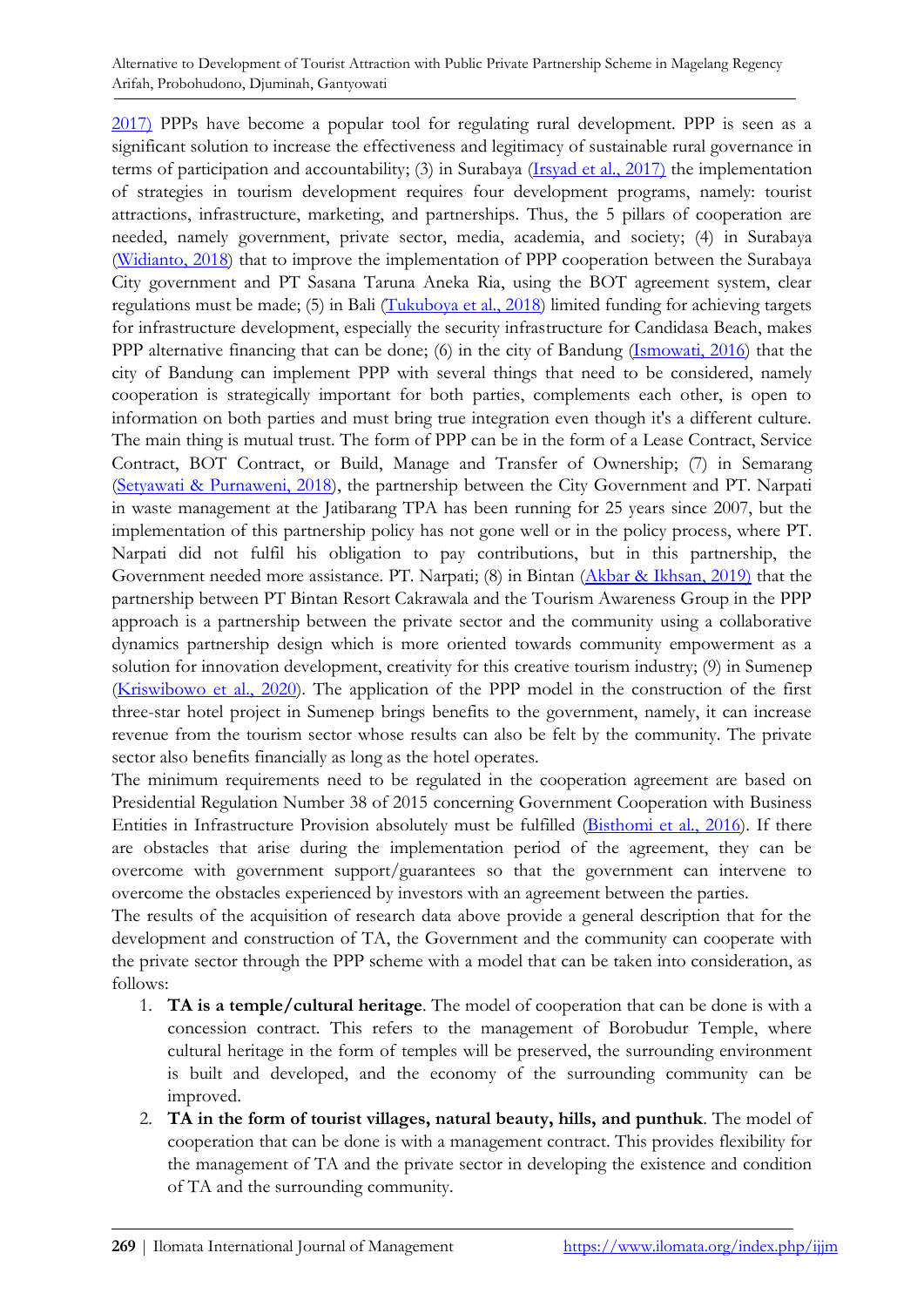3. **TA in the form of artificial objects**. The model of cooperation that can be done is with a service contract. This refers to the needs of each TA to develop so that the expected needs and goals can be achieved.

The form of cooperation offered above illustrates that the government can initiate a PPP and conduct an assessment first with the private sector. In this collaboration, the government allocates a budget in the form of facilitation of funds/assistance/investment from the Regional Revenue and Expenditure Budget/Village Revenue and Expenditure Budget, based on PP no. 1 of 2008 concerning Government Investment Article 27, because, in the end, all assets will belong to the government. The regulations set at the district government level are carefully prepared so that the objectives of TA development and community development can be realized.

The flow of cooperation is followed by a cooperation agreement between the local government and the private sector involving the sub-district government or local village government. Several considerations that must be considered in the cooperation agreement are the development of the TA, the welfare of the community around the TA, and prioritizing environmental sustainability. Other conditions that can be submitted in the regulation of the cooperation agreement are as follows: (1) involve the residents in constructing TA, for example as construction workers; (2) involve the residents in the operational use and management of TA, for example as employees, staff, and security personnel. Provide space for at least 10 per cent of the TA area for community economic activities, for example in the form of selling; and (3) contribute in a certain agreed amount to the Government, which can be in the form of PAD contributions or village cash.

PPP can be implemented as long as the VfM value meets the specified criteria. VfM includes the assessment of efficiency ratios, effectiveness ratios, and economic ratios (Arizona, 2010). Economic Ratio describes the comparison of real expenditure with budgeted expenditure and is said to be economic if the ratio value is  $\leq 100$  per cent. The lower the economic ratio indicates the better ability. Efficiency Ratio describes the comparison of real expenditure with real income and is categorized as efficient if the ratio value is < 100 per cent. The lower the efficiency ratio indicates better ability. The Effectiveness Ratio describes the comparison of real income with budgeted income and is categorized as effective if the ratio value is  $> 100$  per cent. The higher the effectiveness ratio is, the better the ability of the region to realize its income.

At the PPP implementation stage, the private sector can entrust the process to competent parties according to their respective fields, both for construction and management. Furthermore, the contract/cooperation agreement can at least take into account the following: (1) entrance fee/retribution fee that can be collected; (2) target number of users/visitors; (3) he desired and agreed margin/profit can be obtained by the private sector; (4) the amount of investment/assistance/funds facilitated/provided by the government; (5) estimated inflation rate; and (6) the period of cooperation.

The private sector can consider whether the proposal for cooperation with the PPP scheme is feasible or not. By using a feasibility analysis, namely Benefit-Cost Ratio (BCR) and payback period. The value of the payback period feasibility analysis shows the minimum period for the private sector to be able to get a return on their capital. Meanwhile, new benefits will be received after the period/time of determining the payback period. This is important to know together so that each party working together in this PPP scheme can know each other's position, not seek each other's profit, and understand the risks and conditions that surround it. Thus, it is hoped that this PPP in its implementation will run well and smoothly, without any significant obstacles with optimal results for all parties, especially with the existence of better services to the community.

The development of TA around Borobudur Temple can be arranged by involving various TA in the Magelang Regency area as the tourist can visit and enjoy. Moreover, the wider community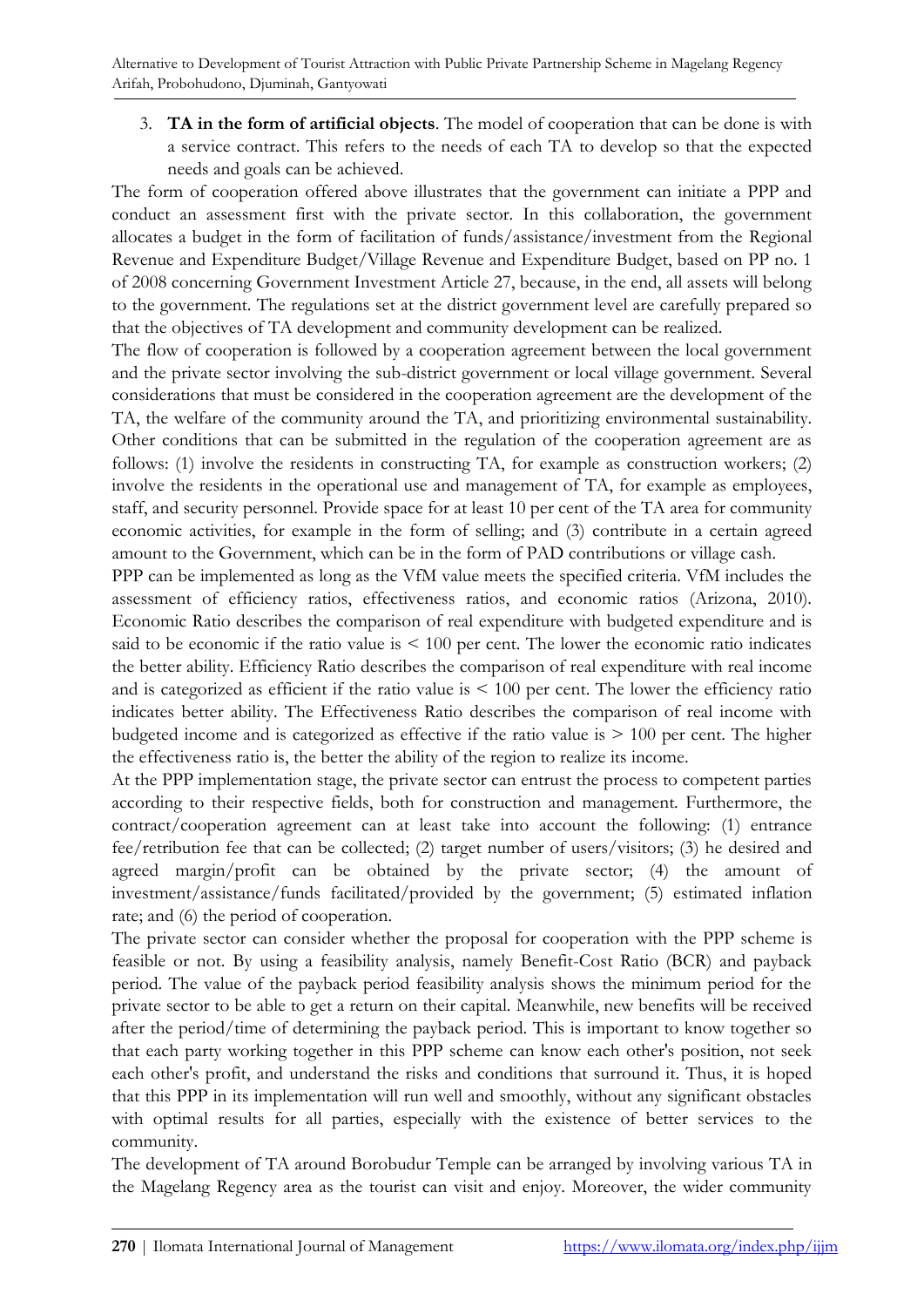has become more aware that Borobudur Temple is located in the Magelang Regency area with various kinds of DTW that surround it, and not in the Yogyakarta area. The following is a picture of DTW in the tourist area of Borobudur Temple and its surroundings.



Source: Google Map

Figure 1.Tourist Attractions around Borobudur Temple

Figure 1 shows that there are many DTWs around the Borobudur Temple. The existence of DTW around the temple still needs to be developed. So, the visiting period of tourists in is not only to Borobudur Temple but can linger by staying in the Magelang Regency area to be able to enjoy the existence of the TA. Furthermore, with the increase in tourist visits, it is expected to increase the income of the surrounding community and the regional income of the Magelang Regency.

## **CONCLUSION**

The results of this study provide an overview both to local governments and managers of TA in Magelang Regency about the alternative development and management of TA with the PPP scheme. The conclusions in this study are: (1) The development of TA in Magelang Regency has not been optimal where the existence of TA in Magelang Regency has not been able to attract tourists to linger in Magelang Regency. So, it has not been able to provide maximum contribution to regional income; AND (2) The PPP scheme model can be applied in the context of developing TA in the Magelang Regency and needs to be adjusted to the development needs of each TA.

Further research needs to analyze in more detail what will be developed at TA and how much funding is required. The suggestion put forward is that the Regional Government need to establish cooperation with the private sector with the PPP scheme following the model and regulations according to the needs of the development of TA in Magelang Regency. Thus, it is hoped that it can encourage tourists to stay longer in Magelang Regency by enjoying other TA.

# **REFERENCES**

<span id="page-8-0"></span>Abednego, M. P., & Ogunlana, S. O. (2006). Good project governance for proper risk allocation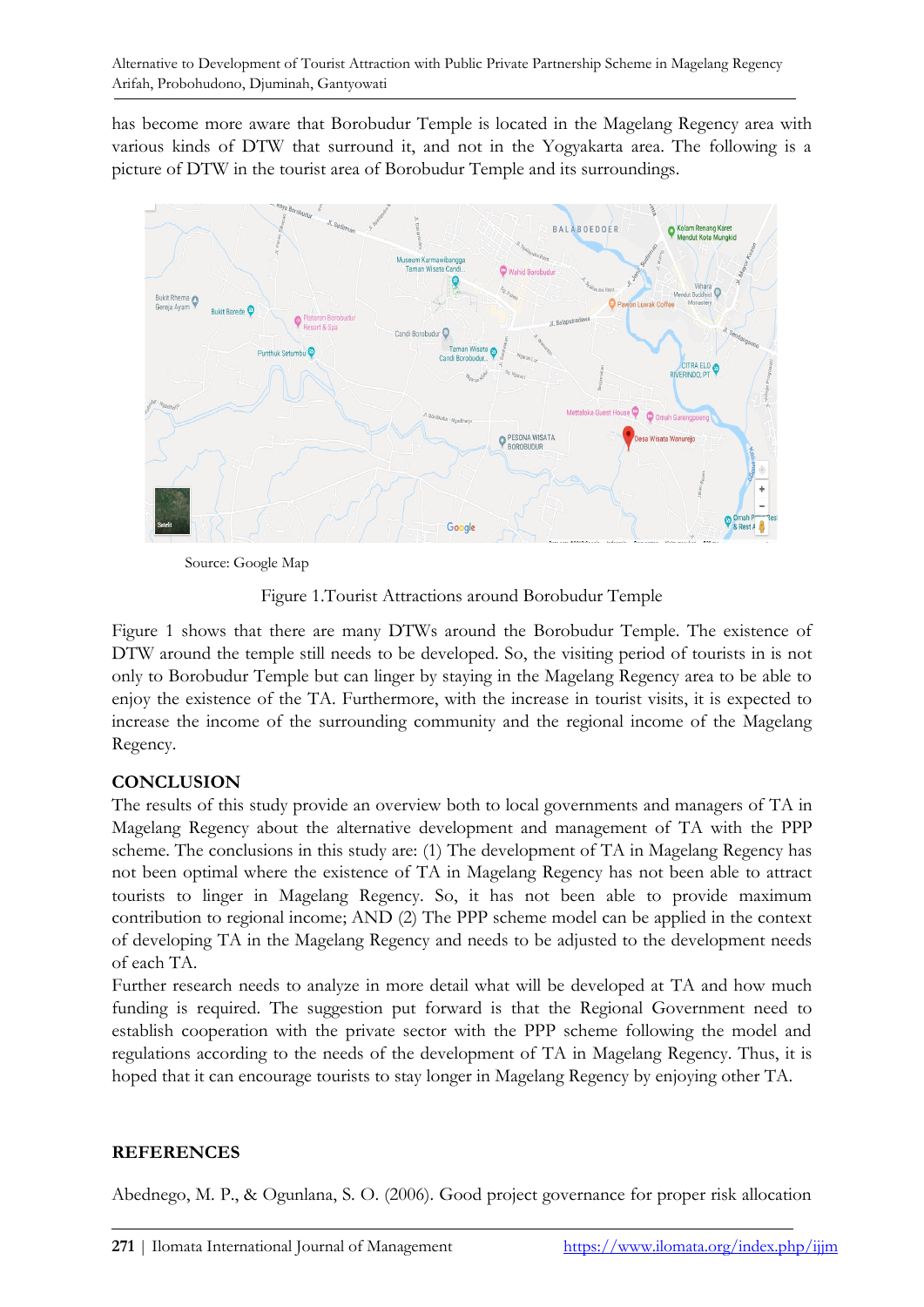in public–private partnerships in Indonesia. *International Journal of Project Management*, *24*(7), 622–634. https://doi.org/10.1016/j.ijproman.2006.07.010

- <span id="page-9-11"></span>Akbar, D., & Ikhsan, K. (2019). Public-private Partnership dalam Pengoptimalan Wisata Bintan Mangrove. *Metacommunication: Journal of Communication Studies*, *4*(1), 128. https://doi.org/10.20527/mc.v4i1.6358
- <span id="page-9-5"></span>Alireza, V., Mohammadreza, Y., Zin, R. M., Yahaya, N., & Noor, N. M. (2014). An enhanced multi-objective optimization approach for risk allocation in public–private partnership projects: a case study of Malaysia. *Canadian Journal of Civil Engineering*, *41*(2), 164–177. https://doi.org/10.1139/cjce-2013-0342
- <span id="page-9-6"></span>Ameyaw, E. E., & Chan, A. P. C. (2015). Risk allocation in public-private partnership water supply projects in Ghana. *Construction Management and Economics*, *33*(3), 187–208. https://doi.org/10.1080/01446193.2015.1031148
- <span id="page-9-13"></span>Bisthomi, I., Saptono, H., & Suharto, R. (2016). Tinjauan Yuridis Perjanjian Publik Private Partnership (PPP) Antara Pemerintah dengan Swasta dalam Penyediaan Infrastruktur dengan Skema Build Operate Transfer (BOT) (Studi Kasus di PT PLN (Persero). *Diponegoro Law Journal*, *5*(2), 1–12. https://ejournal3.undip.ac.id/index.php/dlr/article/view/10885
- <span id="page-9-8"></span>Bjärstig, T., & Sandström, C. (2017). Public-private partnerships in a Swedish rural context - A policy tool for the authorities to achieve sustainable rural development? *Journal of Rural Studies*, *49*, 58–68. https://doi.org/10.1016/j.jrurstud.2016.11.009
- <span id="page-9-1"></span>Buso, M., Moretto, M., & Zormpas, D. (2021). Excess returns in Public-Private Partnerships: Do governments pay too much? *Economic Modelling*, *102*, 105586. https://doi.org/10.1016/j.econmod.2021.105586
- <span id="page-9-4"></span>Ferri, R. (2018). Fasilitas Pendukung Wisata Minim, Lama Tinggal Wisatawan di Kabupaten Magelang Hanya 3 Jam. *Tribun Jogja*, 4. https://doi.org/https://jogja.tribunnews.com/2018/07/08/fasilitas-pendukung-wisataminim-lama-tinggal-wisatawan-di-kabupaten-magelang-hanya-3-jam
- <span id="page-9-0"></span>Gultom, Y. M. L. (2021). When extractive political institutions affect public-private partnerships: Empirical evidence from Indonesia's independent power producers under two political regimes\*. *Energy Policy*, *149*, 112042. https://doi.org/10.1016/j.enpol.2020.112042
- <span id="page-9-3"></span>Hadji, R., Achour, Y., & Hamed, Y. (2017). Using GIS and RS for Slope Movement Susceptibility Mapping: Comparing AHP, LI and LR Methods for the Oued Mellah Basin, NE Algeria. *Mining Science*, *24*, 235–237. https://doi.org/doi.org/10.5277/msc172417
- <span id="page-9-9"></span>Irsyad, M., Hamid, D., & Mawardi, M. K. (2017). Implementasi Strategi Pengembangan Wisata Kebun Binatang Surabaya sebagai Destinasi Wisata di Kota Surabaya. *Jurnal Administrasi Bisnis (JAB)*, *42*(2), 59–66. https://www.e-jurnal.com/2017/03/implementasi-strategipengembangan.html
- <span id="page-9-10"></span>Ismowati, M. (2016). Kajian Urgensi Public Private Partnerships di Kota Bandung. *Transparansi: Jurnal Ilmiah Ilmu Administrasi*, *8*(2), 143–151. https://ojs.stiami.ac.id/index.php/transparansi/article/view/67
- <span id="page-9-2"></span>Jacobson, C., & Ok Choi, S. (2008). Success factors: public works and public‐private partnerships. *International Journal of Public Sector Management*, *21*(6), 637–657. https://doi.org/10.1108/09513550810896514
- <span id="page-9-12"></span>Kriswibowo, A., Pramestya, E. A., & Prasetyo, K. (2020). Implementation of Public Private Partnership in The Development of Tourism in Sumenep District. *Jurnal Ilmiah Ilmu Administrasi Publik*, *10*(1), 213. https://doi.org/10.26858/jiap.v10i1.13661

<span id="page-9-7"></span>Mahmudi. (2007). *Manajemen Kinerja Sektor Publik* (Mahmudi (ed.); 21st ed.). UPP STIM YKPN.